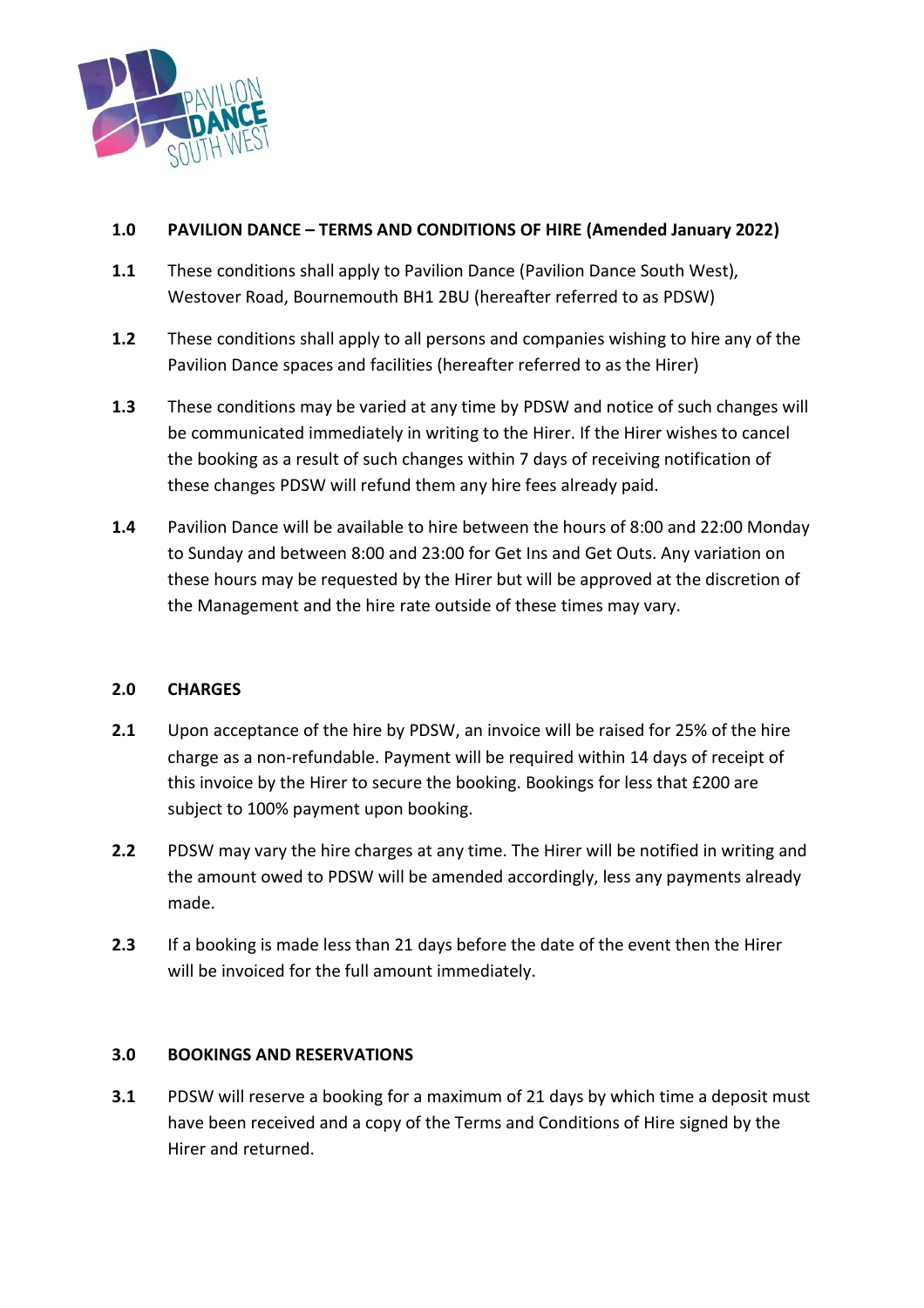- **3.2** If payment of the deposit or full hire charge is not received in accordance with these Terms and Conditions then PDSW will cancel the hire and the Hirer will be informed. PDSW reserves the right to reinstate the hire subject to full payment being received and space availability.
- **3.3** Any alterations to the booking (i.e. timings, equipment, staffing etc.) must be submitted in writing at least 21 days prior to the event and where extra charges are incurred due to these alterations, a new invoice and / or contract will be sent to the Hirer. Any alterations after this date are at the discretion of the management.
- **3.4** All times specified by the Hirer must include all Get In and Get Out times. Run on time after the agreed hire time will be charged at the full hourly rate applicable at the time of the hire.
- **3.5** Where presentation involves live dance, live theatre or live music in the Ocean Theatre, the first dated time of hire attached to live audience presentation or session for the purposes of a technical run through must be a minimum of 4 hours before the first performance. Performance time is defined as 15 minutes before the ticketed start time. For subsequent consecutive dated performances where the not been reset for any other use, this time limit may be reduced to one hour before the commencement time. All hires of the Ocean Theatre for live presentation are for a minimum of 4 hours. For cinema exhibition, art exhibition and other use of the Ocean Room Space and where this document has been applied to other spaces within PDSW, minimum hire times may be altered at the discretion of the venue manager.

## **4.0 CANCELLATIONS**

- **4.1** Notice of cancellations should be given in writing and will be effective from the date of them being received by the PDSW administration office.
- **4.2** If the Hirer gives more than six months' notice of cancellation before the date of the hire then the 25% deposit only will be retained by PDSW and any other monies paid will be refunded to the Hirer. If less than six months but more than two months' notice is given of cancellation then 50% of the hire charge will be payable. If the Hirer gives less than two months' notice of their wish to cancel then the full hire charge will be payable.
- **4.3** If the Hirer does not notify PDSW of their cancellation and fails to take up their commitment then they will be liable for the full hire charge.
- **4.4** Changes and amendments regarding the details of the hire may be submitted to PDSW at any time but PDSW reserve the right to charge the Hirer for any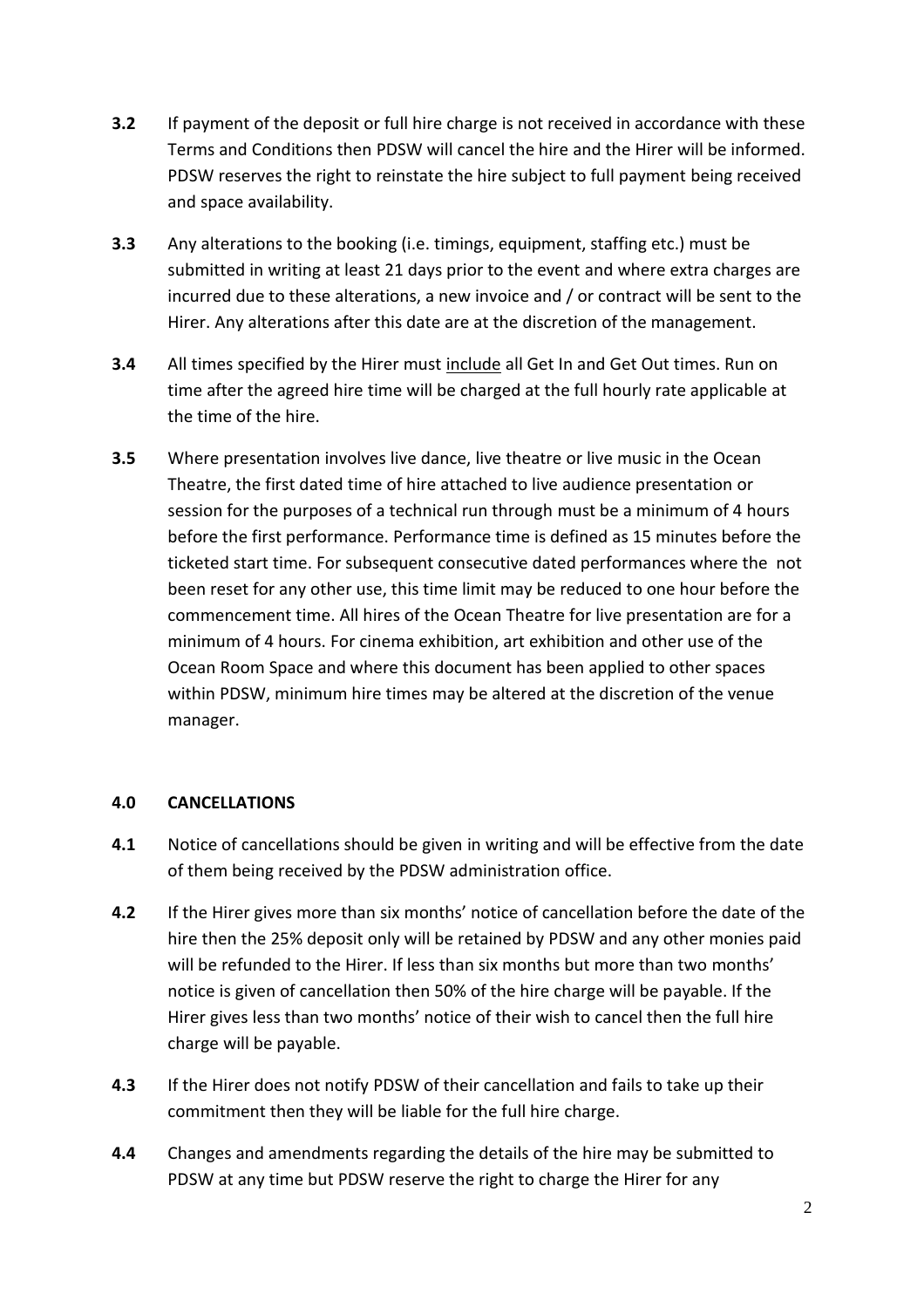administration charges, additional hire charges or fees that may arise from such changes.

- **4.5** PDSW cannot accept any responsibility for the non-arrival by the due date of any documents including cancellations, terms and conditions, and application forms sent by the Hirer.
- **4.6** If the Hirer is forced to cancel or postpone the event due to any unforeseeable circumstances such as adverse weather, then the Hirer must follow the terms of cancellation as stated in clause 4.2.
- **4.7** If one of the parties is prevented from fulfilling the obligations arising from this Agreement because of a national or local lockdown relating to Covid-19 or an outbreak of Covid amongst essential venue staff or visiting company, PDSW agrees to postpone the event and reschedule for a mutually agreed later date. In the event that the Hirer cannot reschedule to any date offered by PDSW, the Hirer must follow the terms of cancellation as stated in clause 4.2.

## **5.0 AVAILABILITY**

- **5.1** For the entire duration of any leasing of the whole building, spaces and the facilities will remain under the control of PDSW and its representatives, all instructions must be followed by the Hirer.
- **5.2** Pavilion Dance houses two offices for PDSW employees. These offices are not included in any hire of the whole building and the Hirer must remain aware of noise and disruption levels during the hire which may disrupt the normal operations of PDSW. PDSW may demand at any point that noise levels be reduced if disruptive.
- **5.3** The hiring of any of Pavilion Dance's spaces and facilities does not permit the Hirer to use or enter the premises at any other time than the Get In and Get Out times as agreed upon by both PDSW and the Hirer unless prior arrangements have been made with the Management representative.
- **5.4** PDSW reserves the right to close the premises or any part thereof for cleaning, repair or maintenance purposes at any time. If this occurs, PDSW shall reimburse the Hirer should this have any effect on their booking. Such proportion of the hire charges already paid as PDSW deem to be reasonable in the circumstances but shall not incur any other liability to the Hirer.
- **5.5** Although every effort will be made in order to ensure that items of furniture, equipment from the technical specification and general equipment that are included within the accommodation of Pavilion Dance are maintained in a suitable condition,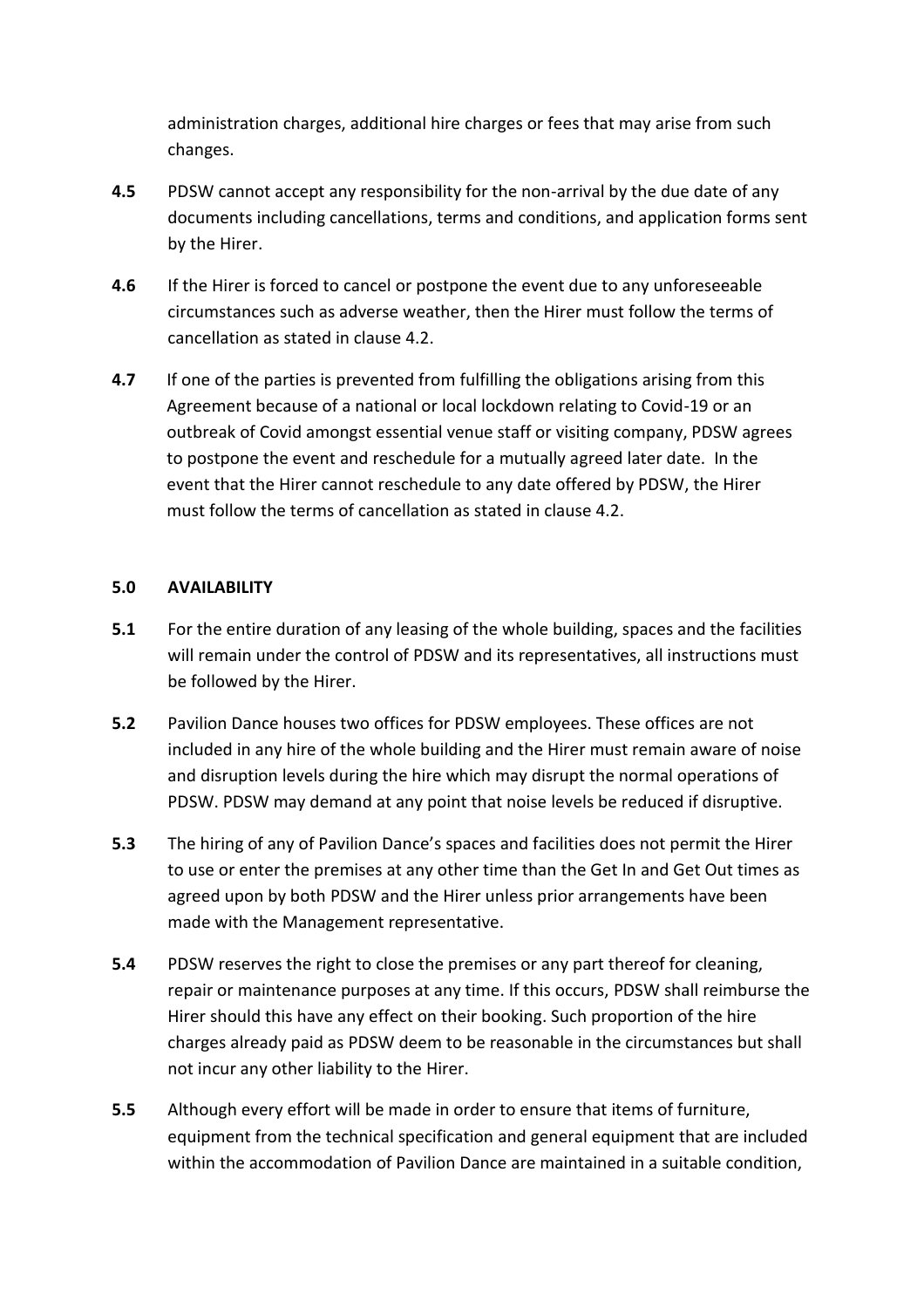PDSW does not accept any responsibility for deficiencies which may exist at the time of the Hirers occupation and will not accept any application for a refund of fees as a result.

- **5.6** It is the Hirers responsibility to obtain/pay for any additional equipment that is required in order to facilitate the event as agreed upon at the time of the booking.
- **5.7** PDSW will not accept responsibility or liability for the suitability of the accommodation for the purpose in which it was hired. It is the Hirer's responsibility to ensure the residence's suitability in terms of all respects to their requirements prior to the submission of the Contract.

## **6.0 ADVERTISEMENTS**

- **6.1** The displaying of advertising material both inside and outside of Pavilion Dance at the time of hire will be subject to consent of the Management.
- **6.2** The PDSW Management will use reasonable methods, subject to sufficient advertising space being available in order to display the Hirer's advertising materials at one of Pavilion Dance's advertising spaces, or such other locations as the Management may prescribe from time to time. PDSW reserves the right to remove and/or prohibit any such material at any time and for any reason.
- **6.3** An employee of PDSW will erect advertising materials on the premises on behalf of the Hirer.
- **6.4** No advertisements/announcements will be made prior to the receiving of payment unless prior permission has been obtained from PDSW.
- **6.5** All advertising material must clearly state the location of the event e.g. Pavilion Dance, Ocean Theatre etc.
- **6.6** The Hirer will be responsible for publicity relating to their event.
- **6.7** The Hirer must provide PDSW with written evidence which states that they have the authority/permission to use all images supplied for use in any printed or online image supplied to PDSW for ticketing purposes, including but not limited to, all model consent forms and children acceptance forms. Should this not be provided PDSW reserves the right to refuse to use any of the images.
- **6.8** All marketing material must be sent to the PDSW Marketing Department for approval before going to print to ensure that all details relating to the venue are correct.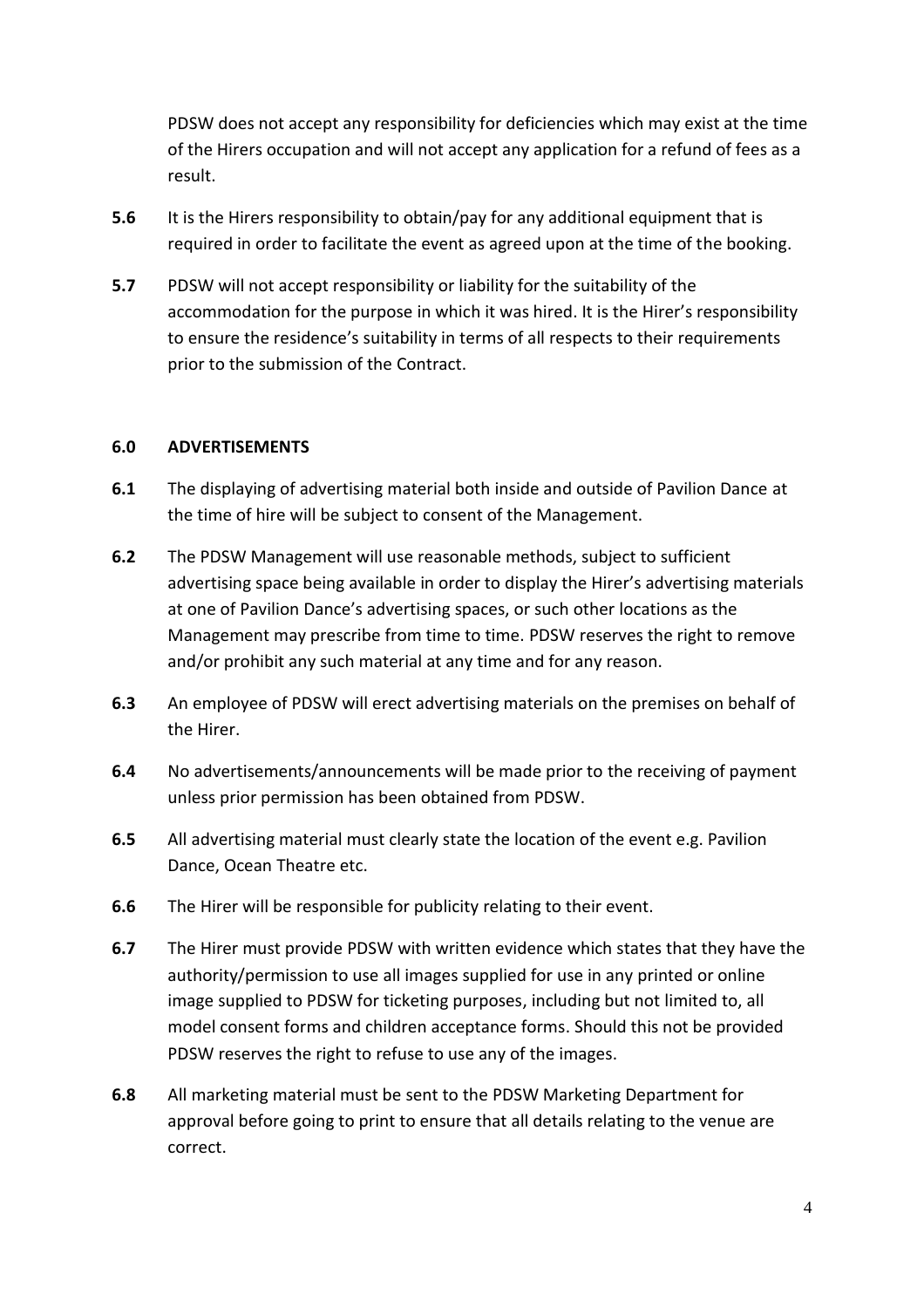- **6.9** The Hirer shall not cause or permit any person connected with the hiring of Pavilion Dance and its facilities to drive any nails, screws or other fixings to Pavilion Dance's walls, floors, furniture or fittings or do or permit to be done anything that may or is likely to cause damage to the building or its contents.
- **6.10** No form of advertising material or other item shall be affixed to any part of the Pavilion Dance building or its contents by adhesive tape or any adhesive substance unless prior permission has been granted by a member of PDSW staff. This includes the use of an adhesive tape in order to mark the floors.
- **6.11** No decorations, flags, emblems etc will be permitted either externally or internally without first maintaining permission prior to the event by a member of PDSW staff.
- **6.12** PDSW reserves the right to remove any poster or advertising material visible outside of the premises which in the opinion of PDSW shall be or become unseemly, unpleasant or offensive.

## **7.0 LICENSES**

- **7.1** No dramatic, musical or other works may be performed within Pavilion Dance without the appropriate copyright/licenses being sought from the necessary authorising bodies. All licenses must be shown to PDSW Management upon request.
- **7.2** PDSW will ensure that licenses are in place to cover the venue's purpose as a theatre and performance space. The cost for playing music (both recorded and live) is not covered and will be re-charged to the Hirer at the appropriate rate once PDSW have declared the information to PRS for Music. The Hirer may also contact PRS for Music directly to pay for this service if they wish and must declare this intention to PDSW in advance.
- **7.3** The sale of alcohol, food and beverage is prohibited. PDSW have exclusive entitlement to the sale of all onsite food and drink.
- **7.4** The Hirer must not allow drunk and disorderly behaviour anywhere in the Pavilion Dance premises and the Hirer must remove any such persons from the premises immediately.
- **7.5** Non consumable merchandise can be sold by the Hirer and all sales will be subject to 10% commission to be paid to PDSW. All commission will be subject to VAT at the standard rate.
- **7.6** It is the responsibility of the Hirer to ensure that they are covered by any other licences required for activity outside of the Pavilion Dance venue such as distributing flyers or displaying posters.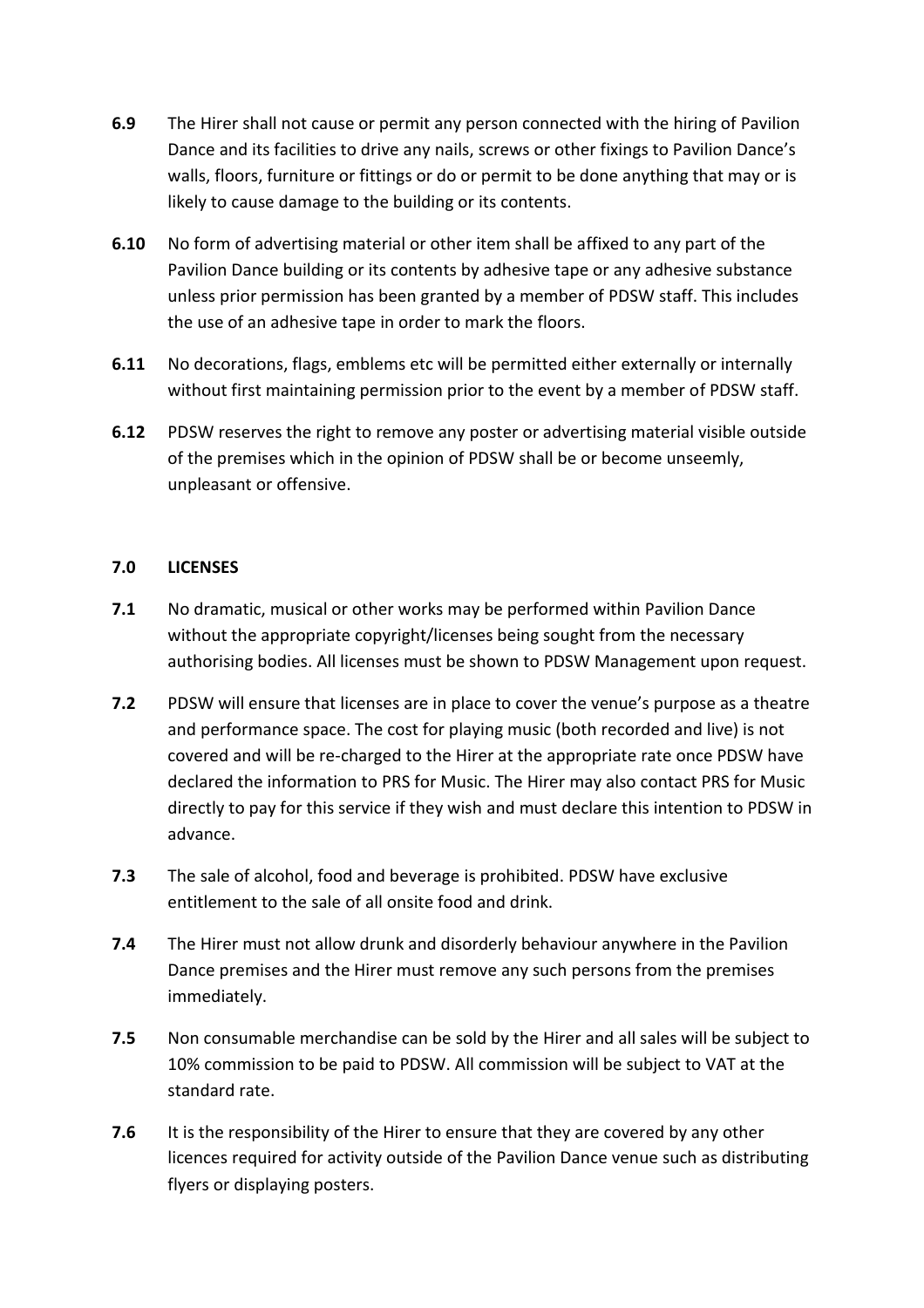#### **8.0 LOSS, DAMAGE OR INJURY**

- **8.1** The Hirer will be held responsible for any loss or damage to Pavilion Dance and to any property within the building occurring during, or emerges out of the hiring or during the period in which persons are either entering or leaving Pavilion Dance following the hire, if in relation to the hire or by reason of the hiring. Unless the Hirer notifies a member of the PDSW staff of any loss or damages prior to the commencement of the period of hire.
- **8.2** The Hirer will repay PDSW on request the cost of either reinstating or replacing any part of Pavilion Dance. This includes any property within the building or any articles which were hired which end up being damaged, destroyed or removed during, prior or after the period of the hire. The amount of this will be issued by the Management and will be final and binding.
- **8.3** The Hirer will be held responsible for any loss or damage in regard to or as a result from any private catering that the Hirer has arranged to appear at the hire.
- **8.4** The Hirer will be held responsible for any loss or damage to both clothing and property of the Hirer, their Staff or the attendees of the event and any other claims that may arise out of the use of the facilities.
- **8.5** PDSW will not be held accountable for:
	- **8.5.1** any loss or damage to any property during or arising out of the hiring including all vehicles brought to the premises.
	- **8.5.2** any loss, damage or injury which may be brought upon, be done or happen to any person/s who come onto the Pavilion Dance premises during or that emerges out of the hiring (excluding any death or injury that is caused by an act, omission or the negligence of PDSW.)
	- **8.5.3** any loss due to an unforeseeable circumstance such as breakdown of equipment, failure of electric supply, fire, water leakage or an act of God which may cause Pavilion Dance to be temporarily closed which as a result causes the hire to be interrupted or cancelled.
		- **8.5.3.1** If possible, in this circumstance PDSW will aim to reschedule the event for a later available date.
	- **8.5.4** Under no circumstances will PDSW accept liability or responsibility in the case of any loss, theft or damage to any goods or property of the Hirer in or upon the Pavilion Dance premises.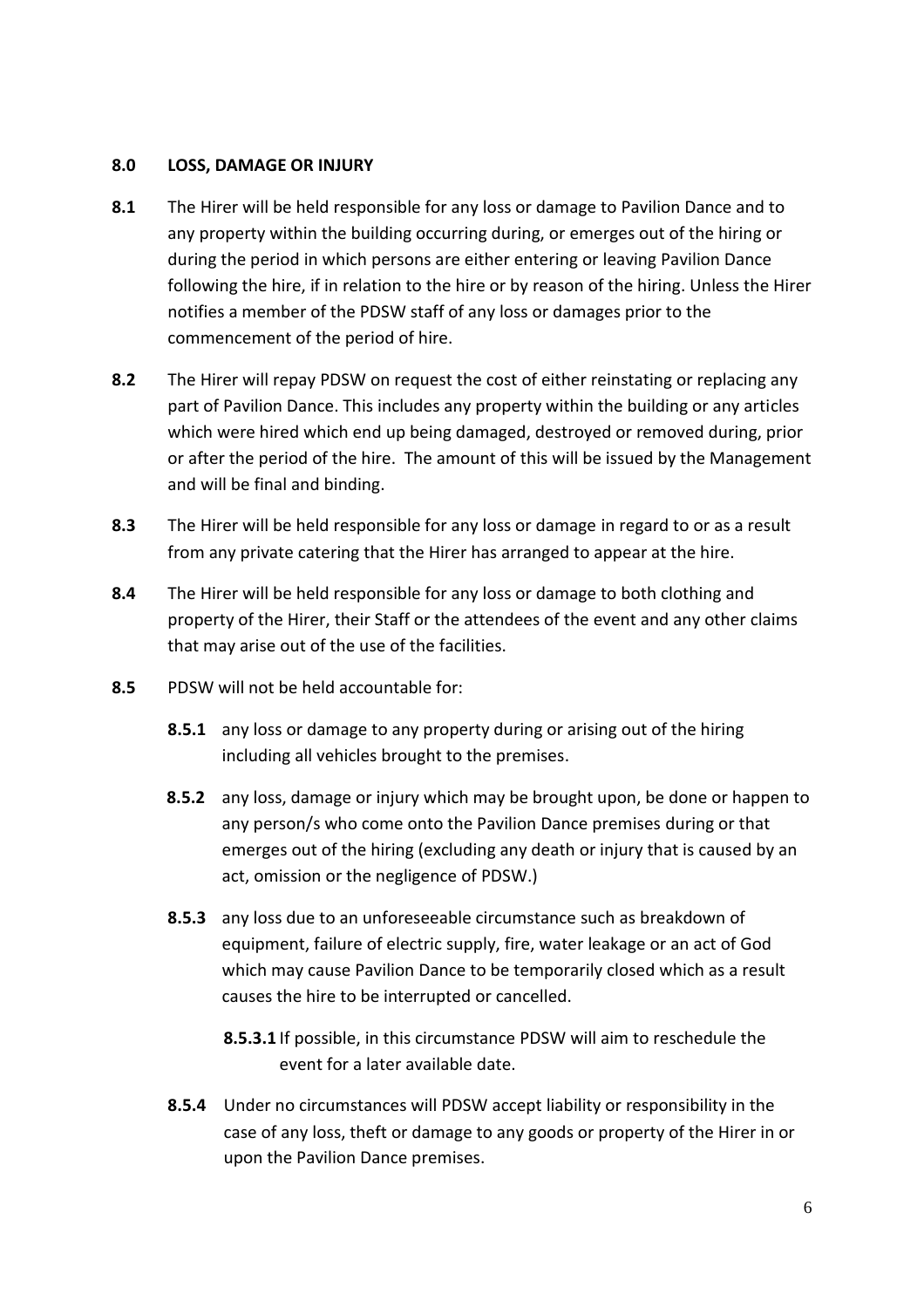- **8.6** The Hirer shall give to the Management, notice, in writing, of any accident, injury or loss and of any claim or demand within 24 hours of the circumstance becoming apparent and any such matter coming to the Hirer's knowledge and such information that may be required. The Hirer shall not discuss the question of liability with a third party.
- **8.7** During the building and dismantling of the hire the Hirer must protect all floors, walls, furniture, pillars, artworks etc relating to the Pavilion Dance premises. Any damages caused will be charged at an extra cost to the Hirer.
- **8.8** PDSW have the right to charge the Hirer for the cost of any additional cleaning that is needed as a result of the hire eg. The cleaning of black marks off the studio floors due to inappropriate footwear being worn.

## **9.0 INDEMNIFICATION**

- **9.1** In every hiring of Pavilion Dance the Hirer must actively undertake the Terms and Conditions of this contract, and to indemnify PDSW from all penalties and costs which PDSW may incur as a result of any default on the Hirers behalf in terms of them not complying with such Terms and Conditions.
- **9.2** The Hirer shall indemnify PDSW against any action, proceedings or claim that may arise from a breach of this contract by the Hirer.
- **9.3** The Hirer shall indemnify any claim for duty, tax, royalty or copyright fee payable in reference to any entertainment given during the period of hire and against any infringement of any Intellectual Property Rights which may occur during the period of hire.

## **10.0 THIRD PARTY/PUBLIC LIABILITY INSURANCE**

- **10.1** The hirer must indemnify themselves with Public Liability Insurance for no less than Two Million Pounds and be able to supply their policy certificate to PDSW at the point of initiating their terms of hire.
- **10.2** PDSW recommends that the Hirer obtains cancellation insurance and accidental damage cover as part of its insurance policies.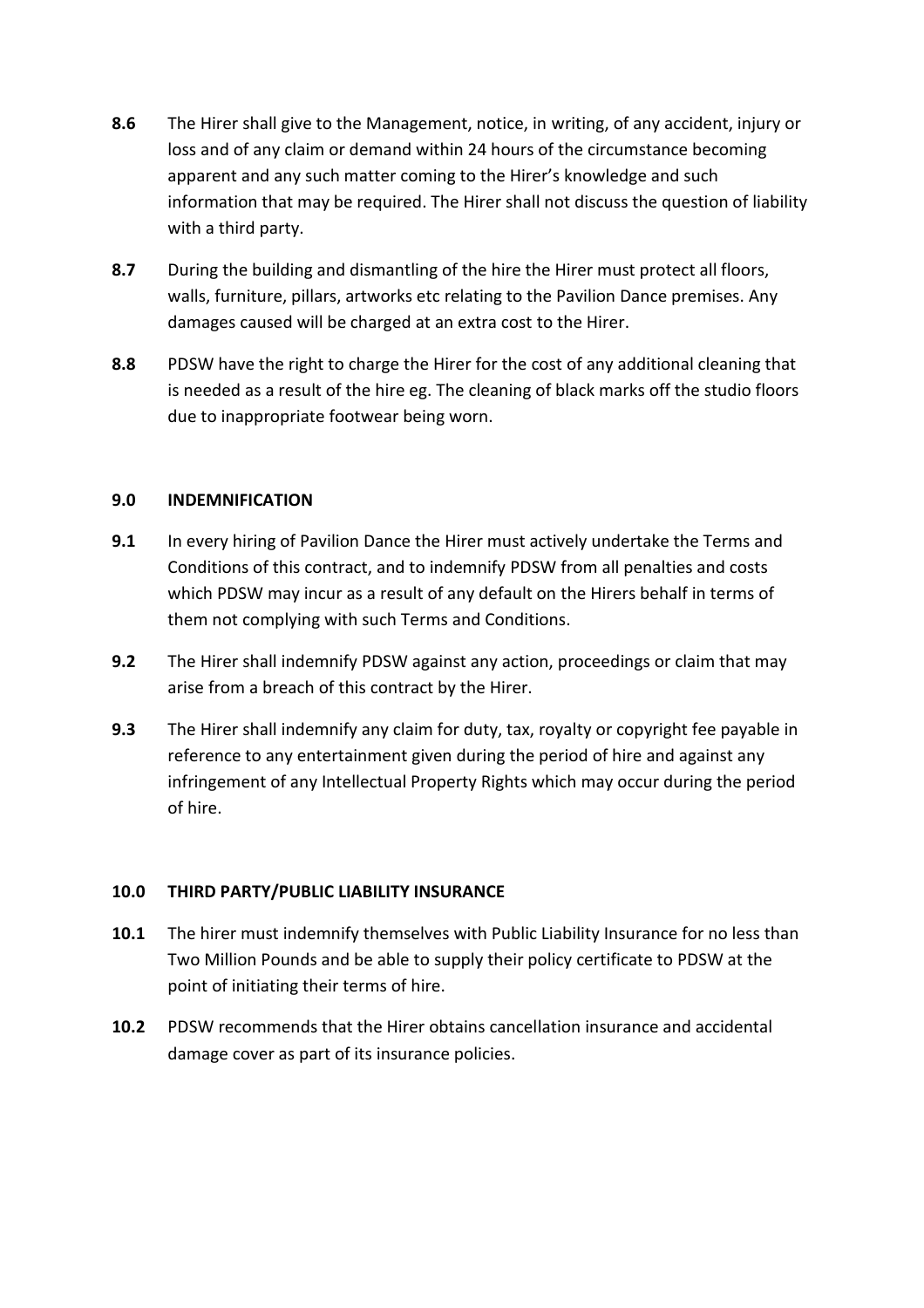## **11.0 COMPLIANCE WITH STATUTES AND LIMITATIONS**

- **11.1** The Hirer must comply with any conditions that are set out by PDSW's insurers. Any cost that may be involved in order to comply with these conditions will be borne by the Hirer.
- **11.2** Should the Hirer be working with children, young people or vulnerable adults they must provide PDSW with their own personal DBS check and the Safeguarding policy of their own organisation. If this is not provided, PDSW reserves the right to either cancel or refuse the hire. The DBS check of the lead hirer and Safeguarding Policy must be provided before the booking has been confirmed.
- **11.3** Should the Hirer be working with children and young people then the Hirer must contact the Child Employment Officer at their local Council to inform them of the performance, and if necessary to arrange for any Child Performances License that may be required. All paperwork regarding this must be presented to PDSW as part of the hire.
- **11.4** The Hirer shall strictly observe and adhere by the requirements and regulations of PDSW which are applicable to their hire, and any regulations that refer to the number of persons to be admitted into the space/s, number and location of the Hirer's staff, the maximum amount of seating permitted, the requirement to keep any emergency information and exits free of obstructions and other such requirements which have been stated within these terms and conditions.

## **12.0 GENERAL**

- **12.1** The Hirer shall not sublet their booking.
- **12.2** The Hirer must ensure that no nuisance or disturbance is caused to local residents or to other users of Pavilion Dance before, during or after their event and shall indemnify PDSW in respect of any claims in the event if such an event occurs.
- **12.3** Fire and other exits MUST be kept clear at all times.
- **12.4** The Hirer is not permitted to bring any firearms or any article of an inflammable or explosive nature, or any article such as oil, electric etc or any furniture or other equipment without first obtaining permission from the Management of PDSW.
- **12.5** In conjunction with the Smoke Free Regulations 2007 smoking including vaping is strictly prohibited anywhere in Pavilion Dance.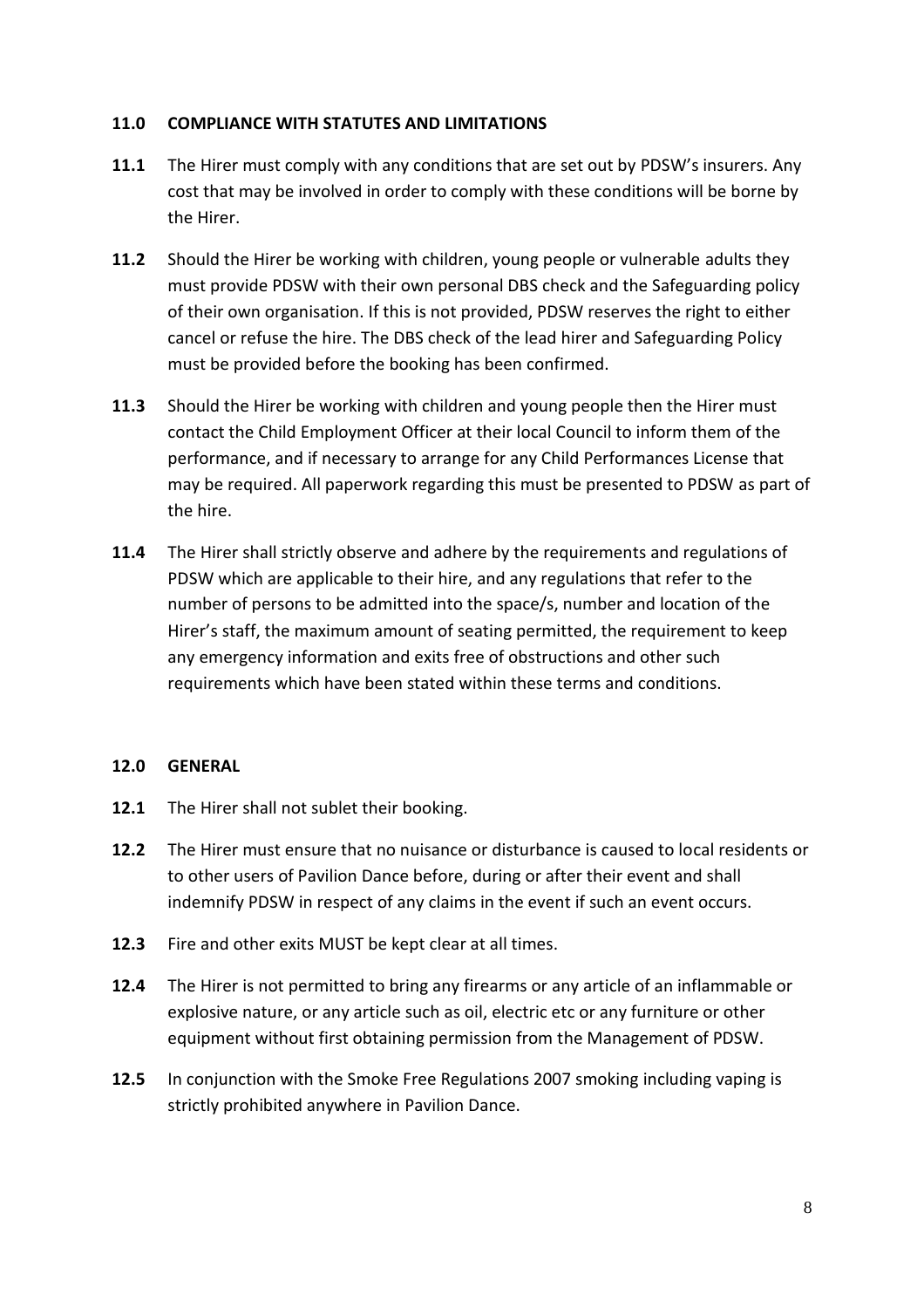- **12.6** In the event where more than one Hirer is required to share the Pavilion Dance facilities then any dispute which arises because of this will be settled by the PDSW Management whose decision and instructions are final.
- **12.7** The Hirer is responsible for ensuring that order is kept at Pavilion Dance. Any person so authorised by PDSW has the power to refuse admission or remove from the premises any person/s who they believe is behaving in a disrespectful manner that is not in compliance with the conditions of the hire.
- **12.8** Where PDSW prescribes the presence of a security company necessary to maintain the safe running of a hire, PDSW will appoint an approved and licenced company and this will be recharged to the hirer.
- **12.9** When the Hirer's booking includes one of the dance floors then it is up to the Hirer to ensure that appropriate footwear is used in order to not cause marks or damage to the floors. If damage does occur then this will come at an additional charge to the Hirer. Inappropriate footwear includes: outdoor shoes with black soles (on grey dance floors), white soles (on black dance floors) and stiletto heels.
- **12.10** The Hirer must manage and conduct their hire space in order to ensure that no damage is caused to PDSW's reputation. Including any act or thing that will affect any license granted or any insurance effected in respect of PDSW or any part thereof.
- **12.10** The Hirer must ensure that no polish, wax or other material is put onto the dance floors or performing areas.
- **12.11** Table and chair arrangements for the Hirer's booking will be prepared prior to the event in conjunction with the confirmed attendees that must be sent to Management before the day of the booking by the Hirer.
- **12.12** The delivery and or collection of goods or equipment is the responsibility of the Hirer who must be present or provide a representative for this purpose at the appropriate time. It is not the responsibility of the PDSW staff to do so.
- **12.13** Any deliveries, storage and collection of goods or equipment cannot be accepted outside the period of the hire without obtaining permission from the Management first, this may incur an extra charge for the Hirer.
- **12.14** Hirers Ticket Sales

The Hirer, when intending to sell tickets for their event must adhere to PDSW's usual methods of doing so. Any tickets sold must be from PDSW's box office only. PDSW is entitled to a commission amounting to 10% of every ticket sold or refunded. All commission is subject to VAT at the standard rate.